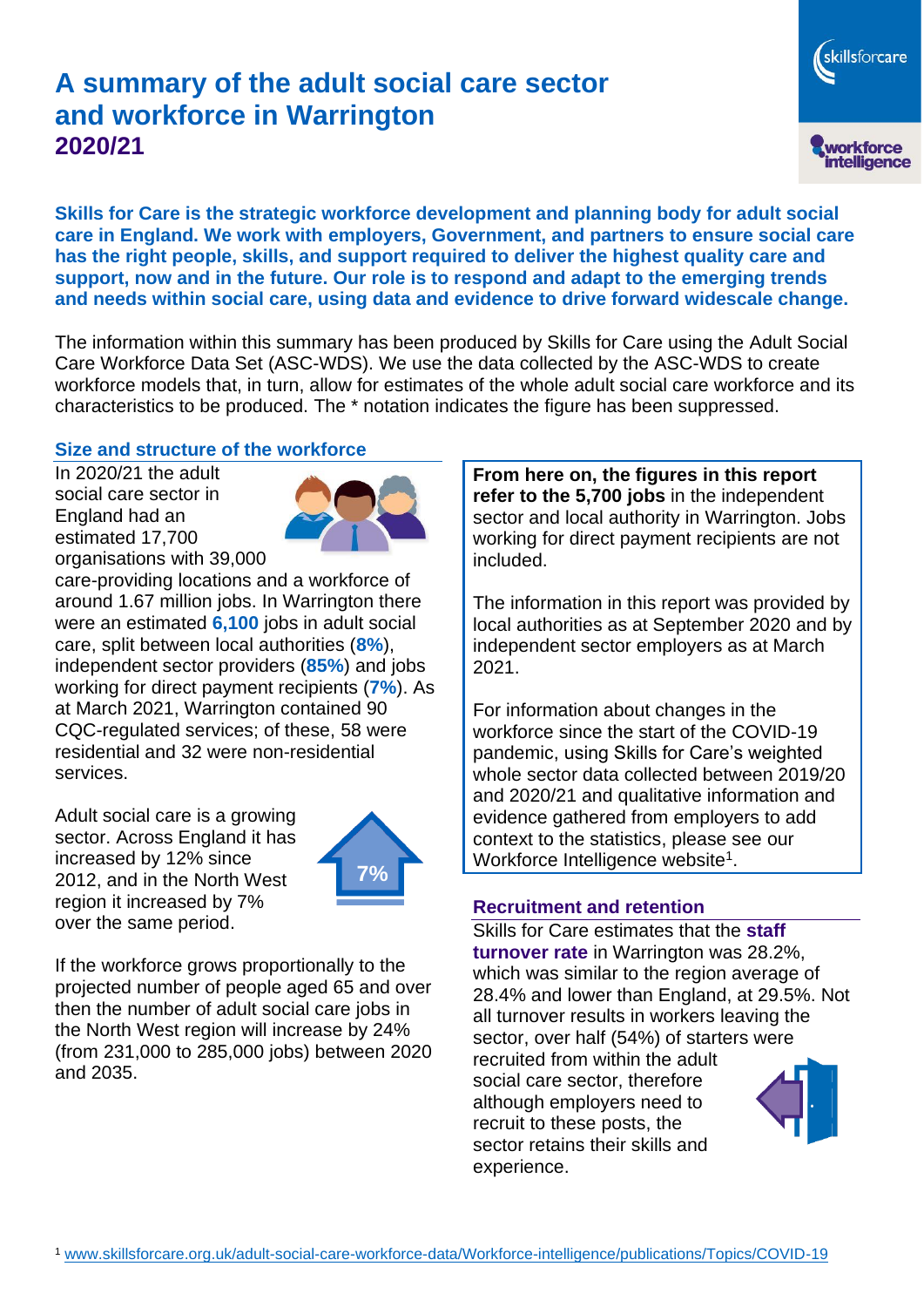Adult social care has an experienced 'core' of workers. Workers in Warrington had on average **9.0 years of experience in the sector** and 81% of the workforce had been working in the sector for at least three years.

Using both workforce intelligence evidence and our links with employers and stakeholders across England, we know that recruitment and retention is one of the largest issues faced by employers. We have many resources and tools available to help, for example the 'Values-based recruitment and retention toolkit'<sup>2</sup> and 'Seeing potential: widen your talent pool'. <sup>3</sup> For more information please visit: [www.skillsforcare.org.uk/recruitment-retention](http://www.skillsforcare.org.uk/recruitment-retention)

#### **Employment information**

We estimate Warrington had **5,700** adult social care jobs employed in the local authority and independent sectors. These included 425 managerial roles, 275 regulated professionals, 4,100 direct care (including 2,900 care workers), and 800 othernon-care proving roles.

The average number of **sickness days** taken in the last year in Warrington was 12.2, (10.9 in North West and 9.5 across England). With an estimated directly employed workforce of 5,300, this would mean employers in Warrington lost approximately **65,000 days to sickness in 2020/21**. In England levels of staff sickness have nearly doubled over the course of the pandemic between 2019/20 and 2020/21, in total around 6 million extra days were lost to sickness than in the year before.

Less than a quarter (22%) of the workforce in Warrington were on zero-hours contracts. Around a half (53%) of the workforce usually worked full-time hours and 47% were parttime.

### **Chart 1. Proportion of workers on zero hours contracts by area**

**England** North West Warrington



### **Workforce demographics**

The majority (83%) of the workforce in Warrington were female, and the average age was 43.1 years old. Workers aged



24 and under made up 12% of the workforce and workers aged over 55 represented 27%. Given this age profile approximately 1,500 people will be reaching retirement age in the next 10 years.

Nationality varied by region, in England 83% of the workforce identified as British, while in the North West region this was 93%. An estimated 94% of the workforce in Warrington identified as British, 3% identified as of an EU nationality and 3% a non-EU nationality, therefore there was a similar reliance on EU and non-EU workers.

### **Pay**



Table 1 shows the full-time equivalent annual or hourly pay rate of selected job roles in Warrington (area), North West (region) and England. All figures

represent the independent sector as at March 2021, except social workers which represent the local authority sector as at September 2020. At the time of analysis, the National Living Wage was £8.72.

#### **Table 1. Average pay rate of selected job roles by area**

|                                 | <b>England</b> | Region  | Area    |
|---------------------------------|----------------|---------|---------|
| Full-time equivalent annual pay |                |         |         |
| Social Worker <sup>t</sup>      | £37,100        | £35,300 | £32,600 |
| Registered nurse                | £33,600        | £32,500 | £33,100 |
| Hourly pay                      |                |         |         |
| National Living<br>Wage         | £8.72          | £8.72   | £8.72   |
| Senior care worker              | £10.00         | £9.80   | £9.91   |
| Care worker                     | £9.29          | £9.08   | £9.10   |
| Support and<br>outreach         | £9.53          | £9.20   | £8.91   |

†Local authority social workers only.

Please note that pay varies by sector, with local authority pay generally being higher than independent sector pay.

[www.skillsforcare.org.uk/vba](http://www.skillsforcare.org.uk/vba)